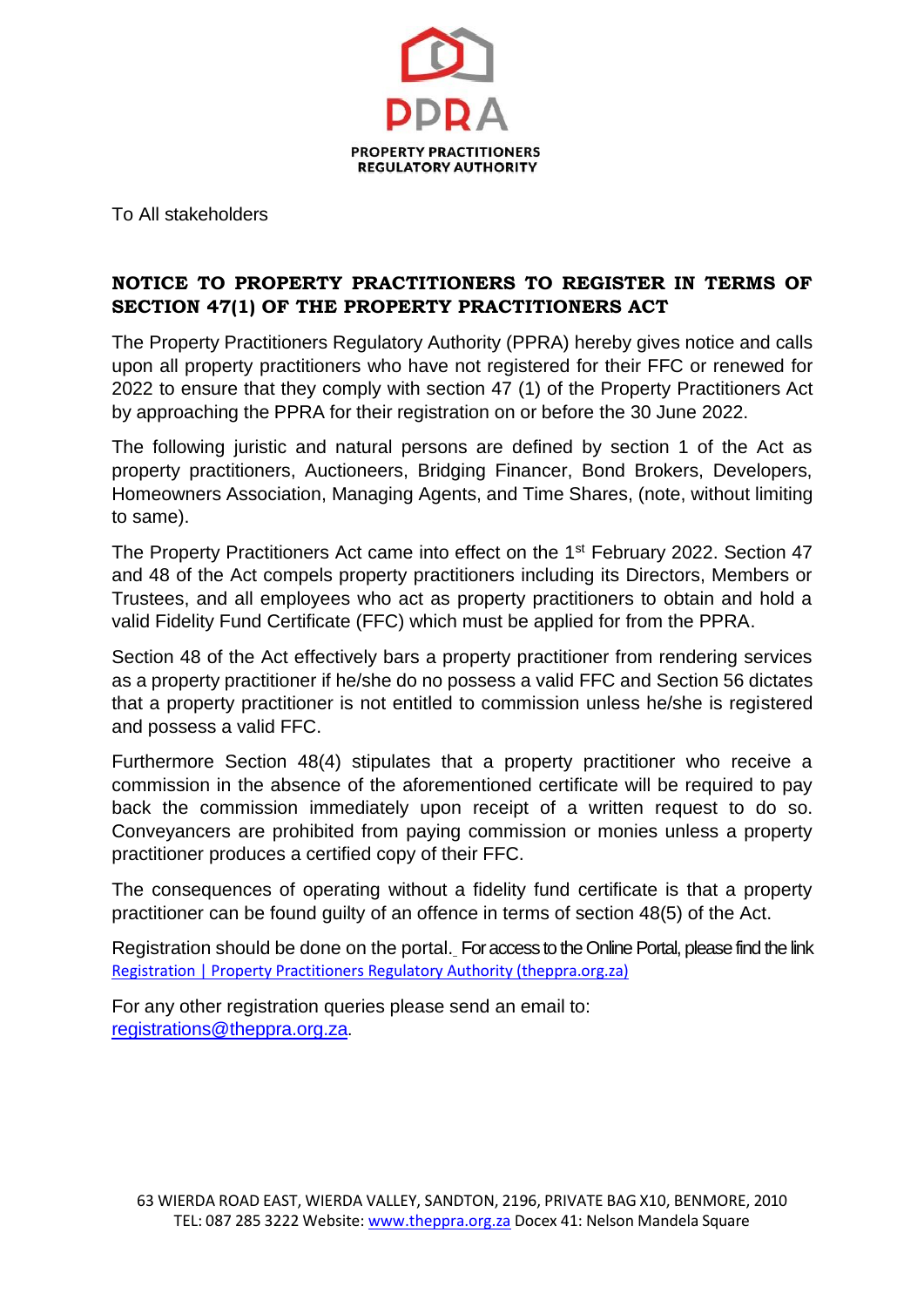

Registration fees payable

 $\mathbf{r}$ 

| FEES APPLICABLE TO PROPERTY PRACTITONERS FOR THE YEAR 2022 |                                          |                   |                 |  |
|------------------------------------------------------------|------------------------------------------|-------------------|-----------------|--|
|                                                            | <b>Category of Practitioner</b>          | Amounts           | Duration of FFC |  |
|                                                            | New and Returning Candidate Practitioner | R <sub>1940</sub> | 3 years         |  |
|                                                            | less than 2 years                        |                   |                 |  |
| 2.                                                         | Renewal of Candidate FFC for already     | R <sub>1540</sub> | 3 years         |  |
|                                                            | registered Candidate Practitioner        |                   |                 |  |
| 3.                                                         | Candidate Practitioner more than 2 years | R2340             | 3 years         |  |
| 4.                                                         | New or returning Non-Principal OR        | R2740             | 3 years         |  |
|                                                            | <b>Principal Practitioner</b>            |                   |                 |  |
| 5.                                                         | Renewal of already registered Non-       | R2340             | 3 years         |  |
|                                                            | <b>Principal Practitioner</b>            |                   |                 |  |
| 6.                                                         | Renewal of already registered Principal  | R2340             | 3 years         |  |
|                                                            | Practitioners                            |                   |                 |  |

### **Banking Details**

### **Please note we do not accept cash on our premises**

| <b>ABSA</b>               |                                          |
|---------------------------|------------------------------------------|
| <b>Account NAME</b>       | <b>Estate Agency Affairs Board</b>       |
| <b>ACCOUNT NO</b>         | 405 203 3310                             |
| <b>BRANCH NAME</b>        | Universal                                |
| <b>BRANCH CODE</b>        | 632005                                   |
| <b>DEPOSIT REFERENCES</b> | <b>SEVEN (7) DIGITS REFERENCE NUMBER</b> |

# **Best Regards**

# **Property Practitioners Regulatory Authority**

63 WIERDA ROAD EAST, WIERDA VALLEY, SANDTON, 2196, PRIVATE BAG X10, BENMORE, 2010 TEL: 087 285 3222 Website: [www.theppra.org.za](http://www.theppra.org.za/) Docex 41: Nelson Mandela Square